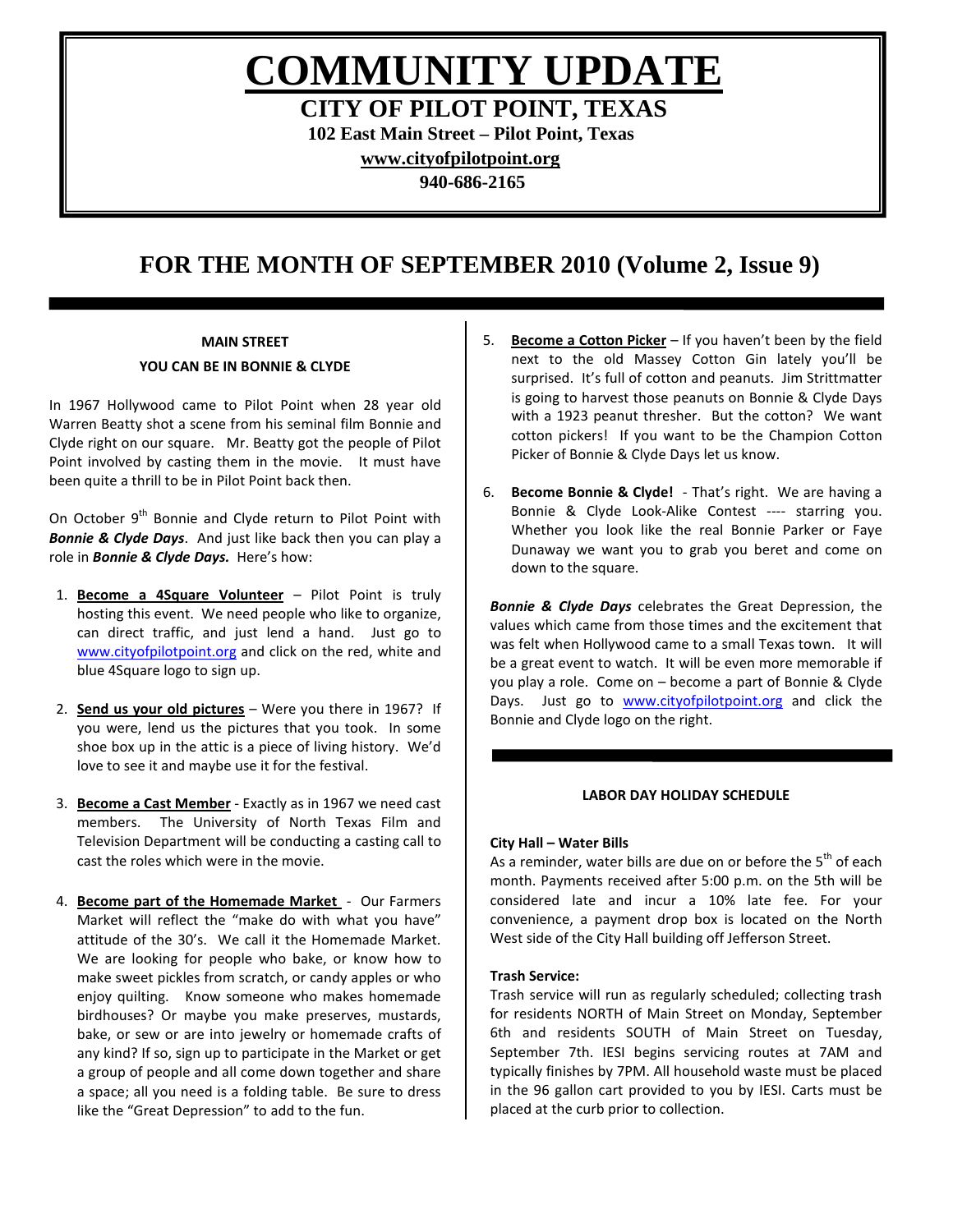DO NOT PLACE HOT ASHES, LIQUIDS SUCH AS MOTOR OILS OR GREASE, OR HAZARDOUS MATERIALS SUCH AS CAR BATTERIES OR LEAD BASED PAINTS INSIDE THE CARTS. Rinsing carts frequently with water will help prevent foul odors and reduce insect problems.

#### **Recycle Service:**

Recycling is provided to each resident and collected on Wednesday's for residents NORTH of MAIN and on Thursday's for residents SOUTH of MAIN. Items accepted include paper, cardboard, #1-5 & #7 plastics, glass, aluminum and tin. Steel products are not accepted for recycling. As with normal trash pickup, recycling carts should be placed out at the curb by 7AM. Recycling may be picked up anytime from 7AM to 7PM. Recycling carts must be loaded to weigh no more than fifty (50) pounds.

#### **Acceptable Recycle Items are:**

- Metal cans
- Chipboard (cereal boxes, soda boxes, etc.)
- Glass bottles or jars
- Newspaper
- **Magazines**
- Phone books



- Junk mail advertisements
- Plastics  $# 1 #7$  (milk jugs, juice jugs, laundry detergent, jugs, etc.

### **Bulk Trash:**

Bulk Trash service is provided twice a month on the  $1^{st}$  &  $3^{rd}$ Saturday of each month. For the month of September, Bulk Trash will be picked up on Saturday, September 4<sup>th</sup> and again on September  $18<sup>th</sup>$ . Brush will be picked up at the curb if it is **cut into four-foot lengths and tied and bundled**. Bundles should **not exceed 50 pounds** in weight. Bulk is limited to what two men can pick up in a 5 minute period or 2 yards. Removal of large items such as furniture, stoves, and water heaters, heating units and any other appliances or similar bulky items from residential properties will normally occur on the first and third Saturday. Refrigerators, freezers, and air conditional units will only be picked up if the resident supplies a certificate from a certified technician that CFCs (chlorinated fluorocarbons) have been properly removed.

Please call customer service at **903-564-9252** if you have any questions on recyclable material, trash collection and bulk or yard waste collection, or you can e-mail them at **[iesipilotpoint@iesi.com](mailto:iesipilotpoint@iesi.com)**

# **POLICE DEPARTMENT SCHOOL BUS SAFETY TIPS**

School buses are one of the safest forms of transportation in the nation; nearly 2,000 times safer than the family car. Accidents are rare because school districts and the school bus contractors who serve them work hard to train drivers to avoid getting into accidents.

Additionally, buses are designed to withstand all but the most serious crashes without death or serious injury.

Surprisingly, more children are hurt outside a bus than inside one. Children must be alerted to the danger zone around every yellow school bus, especially if they bend over to retrieve a dropped school paper, or walk too closely to the bus while crossing the street.

Many school districts teach children to take five giant steps as soon as they leave the bus to escape that danger zone. If children need to cross

the street after exiting the bus, schools teach them to cross in front of the bus and to be sure they are able to maintain eye contact with the driver.



Perhaps the most

difficult thing to teach children, especially young children, is to not go back and pick up items they've dropped near the bus or left on the bus.

Please work with your children on these issues. Safety is everyone's concern.

# **FIRE DEPARTMENT / EMS CROSSWALK SAFETY ESSENTIALS**

It seems every day there has been another person hit by a car. Far too often these are children on their way to and from school or extra-curricular activities. Many times the outcome is not good, ending in a funeral of a life lost too young. There



are times when the driver runs, a hit-and-run, that the car vs. pedestrian incident makes the news nationwide. However when the driver stops, the accident is generally only reported locally, and briefly.

So, you may wonder what can be done to protect our youth in route to school. There are a few key tools to help today's children avoid auto vs. person accidents.

- Always cross at the crosswalk.
- Look both ways.
- Keep looking while crossing.
- Take out the ear buds and listen to the traffic.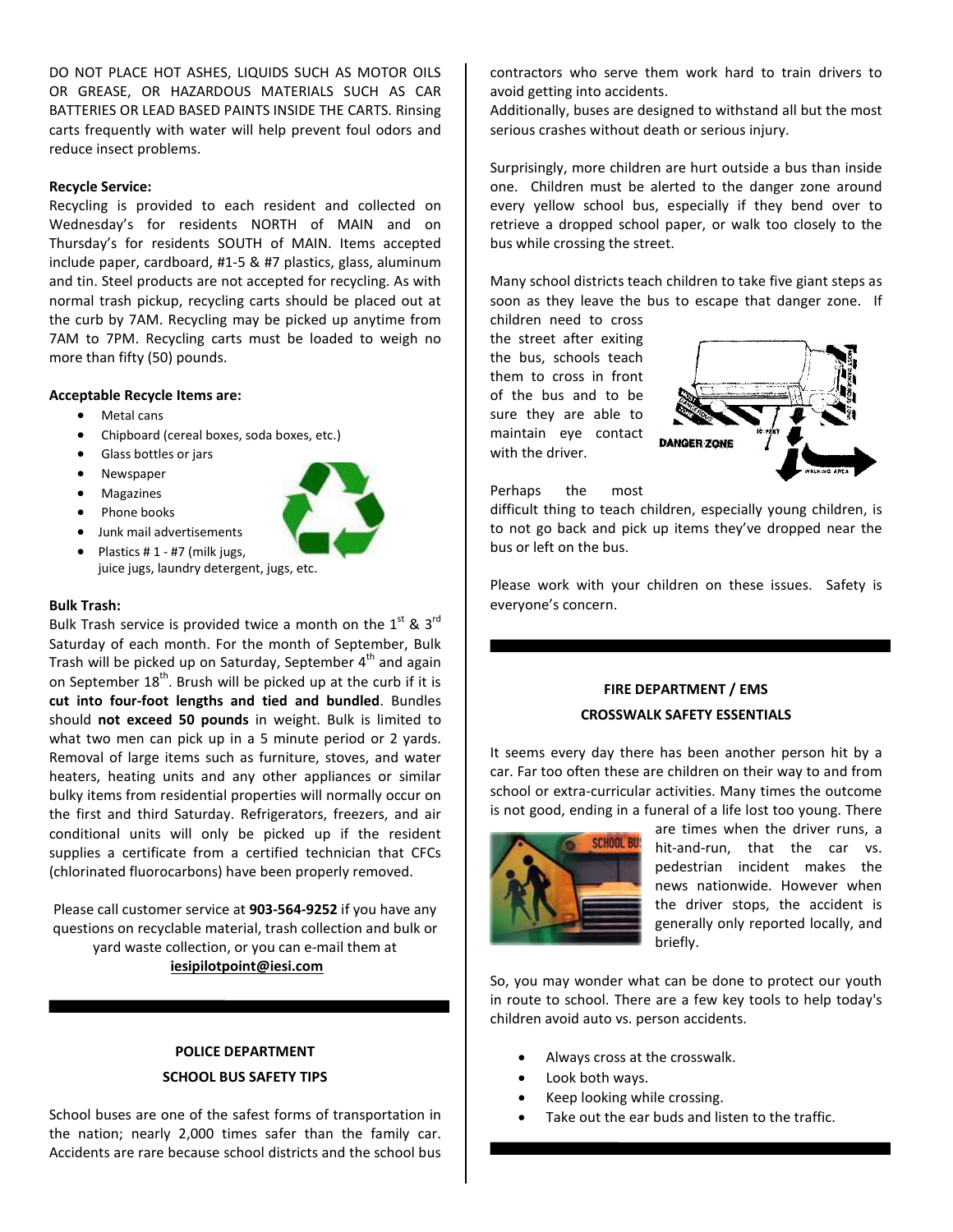#### **LIBRARY LINKS**

With the new school year under way, our staff would like to remind students and parents that the library is here to provide a helping hand and assist parents and students with an array of resources. Parents and students will find tutorial materials covering all levels of mathematics, reading comprehension, classroom report resources as well as support for learning disorders and differences. Information is available in print, online and in audiovisual formats and best of all, it's free.

Students and parents are also encouraged to visit our newly updated computer area which offers the new Office 2010 productivity software as well as verifiable databases specifically designed to help Texas students. Among those databases, students will find Ebsco Kids Search (primary & middle school), ProQuest eLibrary Curriculum (grades K – 12), Ebsco Student Research Center (grades  $6 - 12$ ), as well as several other literature-based databases (grades 6 through college).

For more information about library resources and to find out how to get a library card, call us at 940 686-5004 or visit us at [www.pilotpointlibrary.org.](http://www.pilotpointlibrary.org/) Opened Tues. – Fri. 8:30 am to 5:30 pm, Saturday 9 am to 2 pm ~ Closed Sunday & Monday.

# **ANIMAL CONTROL ANIMAL ADVISORY COMMITTEE**

The City of Pilot Point is looking for citizens to serve on the Animal Advisory Committee.

The committee meets three (3) times a year. This committee adopts procedural rules, as it shall deem necessary to govern its meetings and works effectively to review, revise, and recommend that the appropriate animal shelter laws approved are implemented pursuant to the Texas Health and Safety Code Section 823.005.

If you are interested in applying stop by City Hall or contact Lisa Rose at 940-686-2165 x 14, or complete an application online at [www.cityofpilotpoint.org.](http://www.cityofpilotpoint.org/) *(See City Government/Boards & Commissions/Application)*

#### **GENERAL ANNOUNCEMENTS**

### **American Red Cross Blood Drive**

On Thursday, September 2, 2010, from 11:00 am – 2:00 pm the City of Pilot Point will be hosting a blood drive.



Types O and B are often in high demand and are the first to run out during a shortage. Help save lives by donating blood. The lives you help save may be those of your family, friends or someone across the street or across the nation. Giving blood takes about 45 minutes to an hour. Please be sure to bring a blood donor card, driver's license, or two other forms of identification (required at check-in).

To schedule your time please contact Karen Schoonover @ 940-686-2165 x 19 or visit redcrossblood.org and enter sponsor code: *pilotpoint*. As a way of thanking donors, the American Red Cross will be giving away a \$100 gas card each day from August  $1$  – September 15. You can enter the gas card drawing when you sign-in at the blood drive.

### **Façade Removal – Pilot Point Opera House**

The Pilot Point Opera House is looking for volunteers for the removal of their facade. Join them on Saturday, September 4<sup>th</sup> at 12:00 pm *sharp* as they unveil the old front of their building. If you are interested in participating please contact David Delcourt at [ddelcourt@ymail.com,](mailto:ddelcourt@ymail.com) 214-724-2222 or just show up to lend a hand.

# **Pilot Point Chamber of Commerce**

### **Roaring Twenties Speakeasy & Gaming Club**

Pilot Point, Texas – The Pilot Point Chamber of Commerce will be hosting an old fashioned Speakeasy & Casino on Saturday, September 25, 2010, 6:30  $pm - 1:00$  am at the Pilot Point Opera House.

This fun filled night of gambling, and entertainment, dancing to the live band called Alleykat's, food and drinks plus a silent and live auction, will have a 1920's theme. The Pilot Point Opera House is the perfect venue for it all.

Everyone is invited; ticket prices are \$25 per person or \$40.00 per couple and include \$10,000 in chips and two drink tickets. There will be a cash bar as well.

Sponsorships are available for \$100 to support this fundraising event. Auction items and Jackpot donations are also needed.

Bring your friends, neighbors, and family to this community event and kick off the fall season in style. Dress is casual cocktail or dress up in 1920's attire for fun.

For more information, contact Karen Walterscheid, at the Pilot Point Chamber, 940-686-5385.

#### **National Night Out**

#### **America's Night Out Against Crime**

On Tuesday, October  $12<sup>th</sup>$  at the Alco parking lot from 6:00 pm to 9:00 pm, neighborhoods throughout Pilot Point are being invited to join forces with thousands of communities statewide for the  $27<sup>th</sup>$  Annual National Night Out crime and drug prevention event. National Night Out is sponsored by the National Association of Town Watch (NATW) and cosponsored by the Pilot Point Police Department.